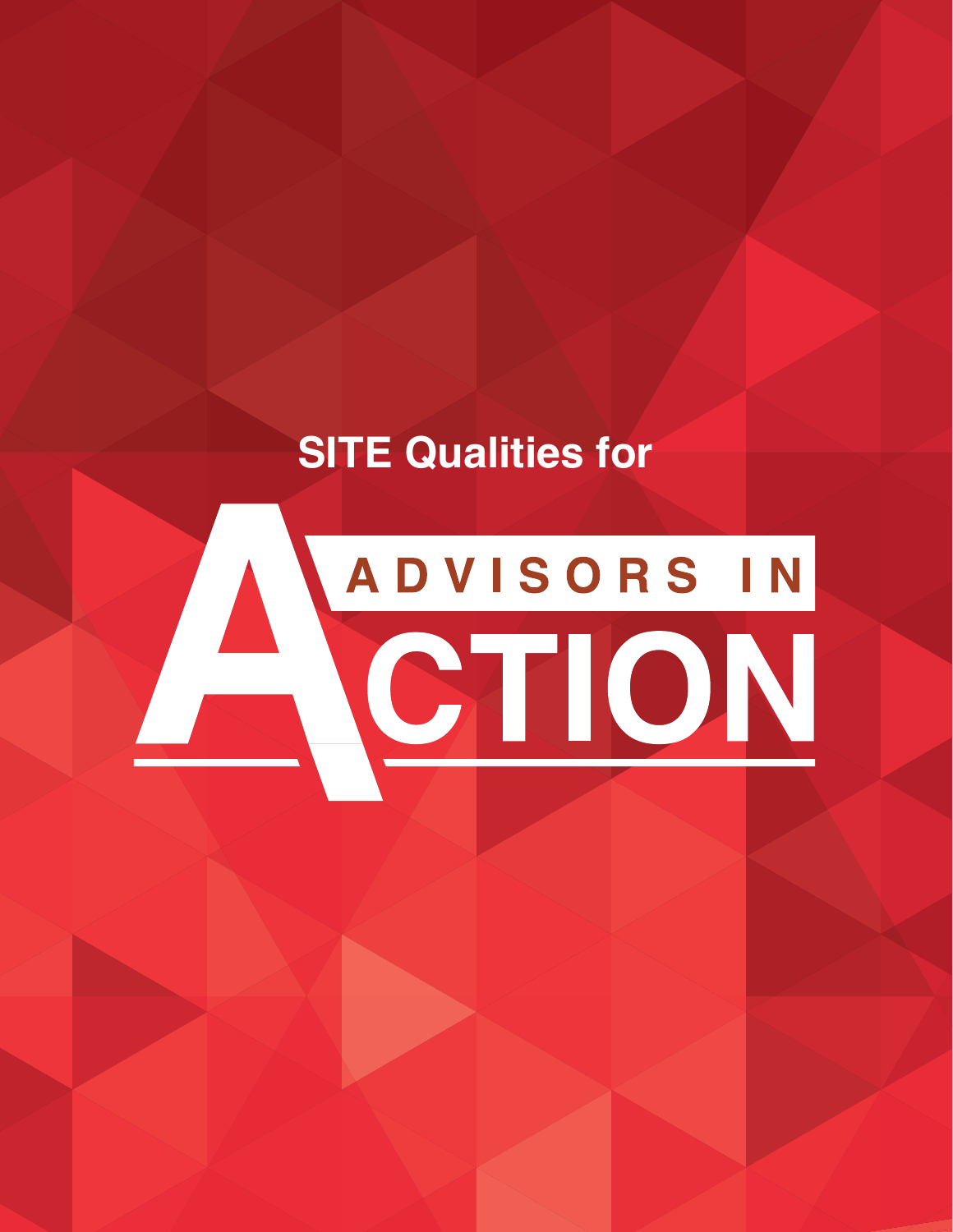

### **1. VISION**

Leading means having a vision and sharing it with others. When you get to inspire others, it's possible to share a common goal to direct the efforts and dedication of the entire team.

### **2. MOTIVATION**

The leader knows how to motivate better than anyone else—it is one of their main functions as people managers. Through motivation, the leader channels the energy and professional potential of their coworkers, to achieve the objectives.

### **3. SERVING**

The leader is at the service of the team, and not the other way around. Group members must have and feel the support of their leader, the tools needed to do their jobs properly must be available to them, they must have recognition for their efforts, and know that there is a person paying attention to correct bad habits. That is all part of a leadership which serves the team, and not the opposite.

### **4. EMPATHY**

One of the basic qualities of any leader seeking success is emotional intelligence, the ability often innate—that makes leaders put themselves in the place of others, understand their concerns and solve problems. Advisors know the secrets of their businesses and therefore can empathize with customers and members of their teams—that empathy gets to inspire and establish links that will ultimately lead to success.

## **5. PROACTIVE/INITIATIVE**

The definition of leadership also must include initiative and a proactive approach. Good leaders can create an environment that will encourage all the members to problem solve and accomplish tasks before they are due. The also seek to help others without being asked so that they can contribute to the common project and vision of the company. If you want to lead successfully, respect the initiative of others.

### **6. LEADING FROM WITHIN**

A good leader sets the bar high for their people, because they want to reach goals and make the best of their teams both personally and professionally. A leader must know how to listen, to know the needs of the people, and then provide the necessary time and resources for them to do their job properly, and therefore meet what is demanded of them.

## **7. MANAGING**

The leader must be at the forefront to lead and guide their team throughout the whole process until the goal is reached. But besides being that "torchbearer," leaders also know when to step back and make their team take initiative. In this way, the team gets the chance to develop, both personally and professionally. Pure management focuses on the tasks, real leadership focuses on the people.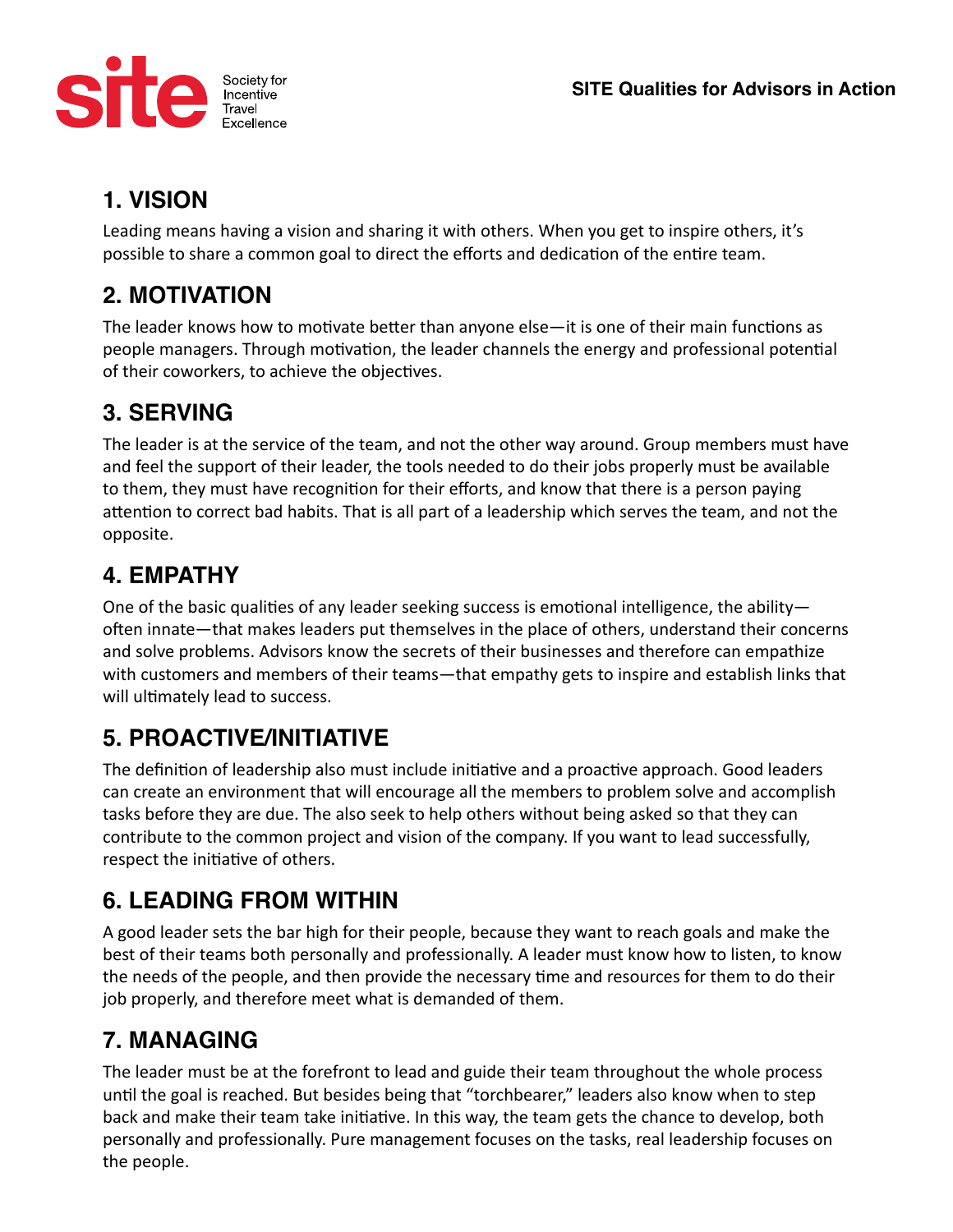

### **8. TEAM-BUILDING**

True leadership is about working in a team to reach a common goal. People management is one of the most difficult tasks faced by leaders. Thanks to a positive attitude—essential in good leaders and the trust in their workmates, people get better results. Team-aware leaders take responsibility when something is wrong and reward the group after a job well done.

### **9. TAKING RISKS**

The leader is the one responsible for taking the risks that others are not willing to take. They are confident enough to decide, and if they make a mistake, the leader must have the courage to rectify, assume their guilt and take the right path, without blaming it on the team. Good leaders know how to get ahead of their time, they see opportunities where others can't and know how to spread the enthusiasm for their vision to try to make it real.

### **10. IMPROVING**

Seeks continuous improvement. Leaders can turn the people on their teams into stars, people who have improved and developed their skills through the influence of their leader. The definition of leadership has nothing to do with the hierarchy or position of anyone in the company—it has nothing to do with imposing views but with listening to those who know. Leadership is the attitude assumed by those looking for something different, who are committed to achieving a goal and whose conviction they manage to transmit to others through

### **PURPOSE OF ADVISORS IN ACTION PROGRAM**

The purpose of the Advisors in Action program is to have two-way personal and professional development for SITE members administered by the Women in Leadership committee within SITE. The program will aim to enhance leadership skills, provide a broader understanding of the incentive travel industry and provide a structured process to help fulfill a variety of needs.

### **KEY VALUES**

- Advising is a partnership and a trusting relationship
- This program will benefit both parties, SITE and the organizations they work in
- Trust, respect, integrity and commitment are key to having effective mentoring partnerships

### **PROCESS FOR ADVISORS IN ACTION**

- 1. Young Leader advisor must complete the one-page application and the application, which must be accompanied by a referral letter from their immediate boss and one other person. Each advisor must be a SITE member.
	- a. Referral letter should include why this person would be a good fit for the Advisor in Action program and include at least two examples of the listed leadership qualities.
- 2. A committee from SITE Women in Leadership will review all applications and select and pair the Advisors in Action. Advisors who participate will learn from each other.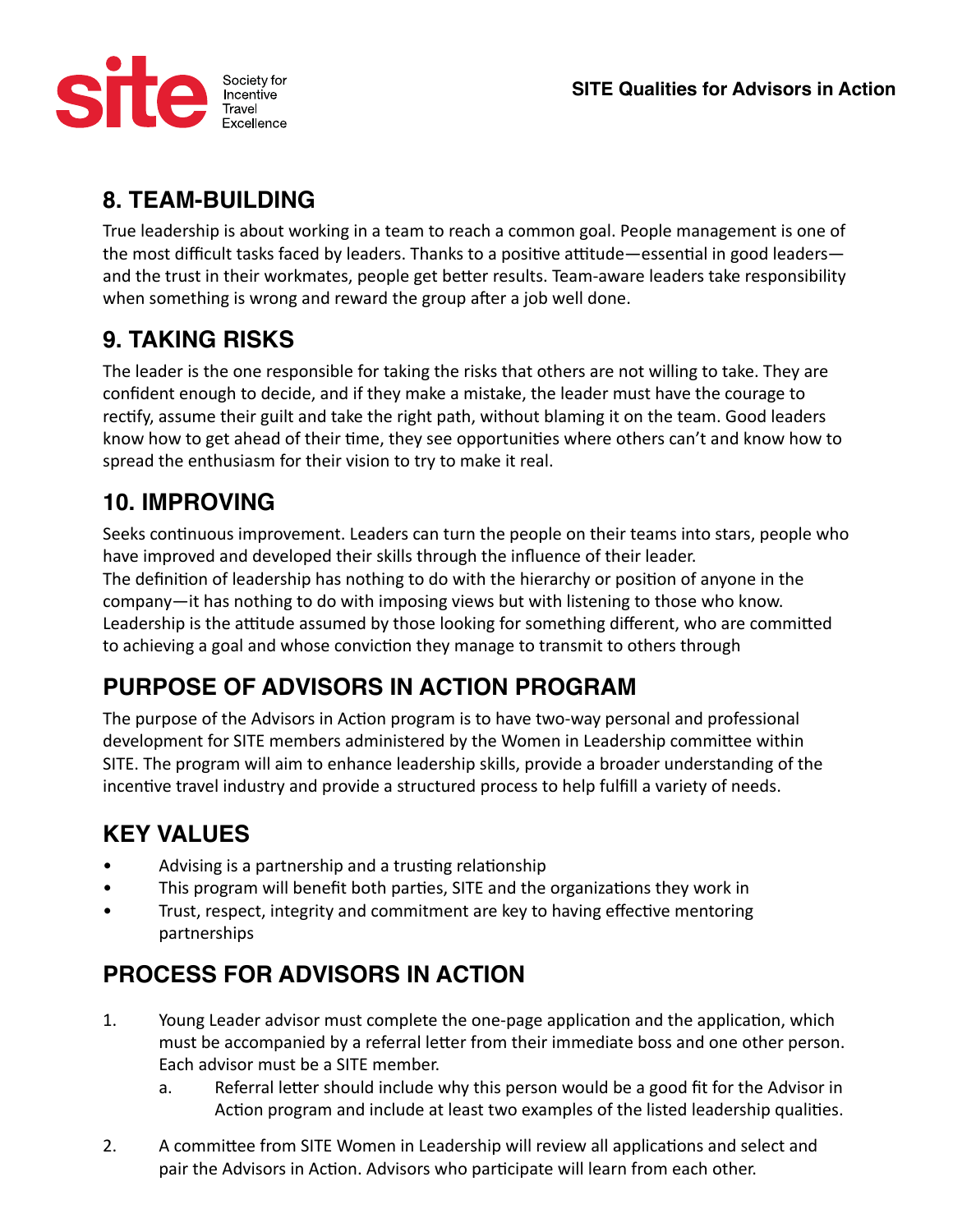

- 3. The Advisors in Action should be prepared to set a schedule during their first meeting. At a minimum, we require six meetings—one every other month, with at least one meeting in person. Notes, including goals and accomplishments, should be taken by each advisor and provided back to the committee no later than the last day of the month. See note guidelines below.
- 4. An evaluation will be taken every year with a blind survey to all Advisors to provide feedback on how the program/process can be improved.
- 5. An annual update will be required by the mentee for two years following the program, so we can track success. You may be asked to sit on a panel discussion or to provide feedback for an interview as part of the program.

### **EXPECTATIONS OF ADVISORS IN ACTION**

- Set aside time for meetings as designated, a minimum of once every other month
- Set a professional development plan and work together to develop goals, activities and timelines to guide the process
- Talk together to understand strengths, weaknesses and interests
- Track progress
- Regularly communicate
- Challenge each other and be open to new challenges
- Be candid and honest with feedback

### **REQUIRED DOCUMENTATION GUIDELINES**

### **Initial Meeting**

- 1. Goals for Advisors in Action program—personal and professional:
	- a. List of goals with defined activities
	- b. What is your future vision?
	- c. List your strengths and weaknesses
	- d. Timeline
	- e. Commitment to the program
- 2. Set frequency of meetings and schedule them for the year
- 3. Recap what each other learned today and what to read/focus on for next meeting
- 4. Initial recommendation is for a one-year commitment

Each subsequent meeting should include leadership quality and discipline in the industry being focused on, accomplishments and learnings.

*Remember, you are required to provide the framework and accomplishments* 

### **CONFIDENTIALITY**

The conversation between the Advisors is kept confidential. Both the Advisors and Mentees must agree upon any information that will be discussed outside the Advisors in Action partnership. Exceptions made are with the mandatory reporting rules.